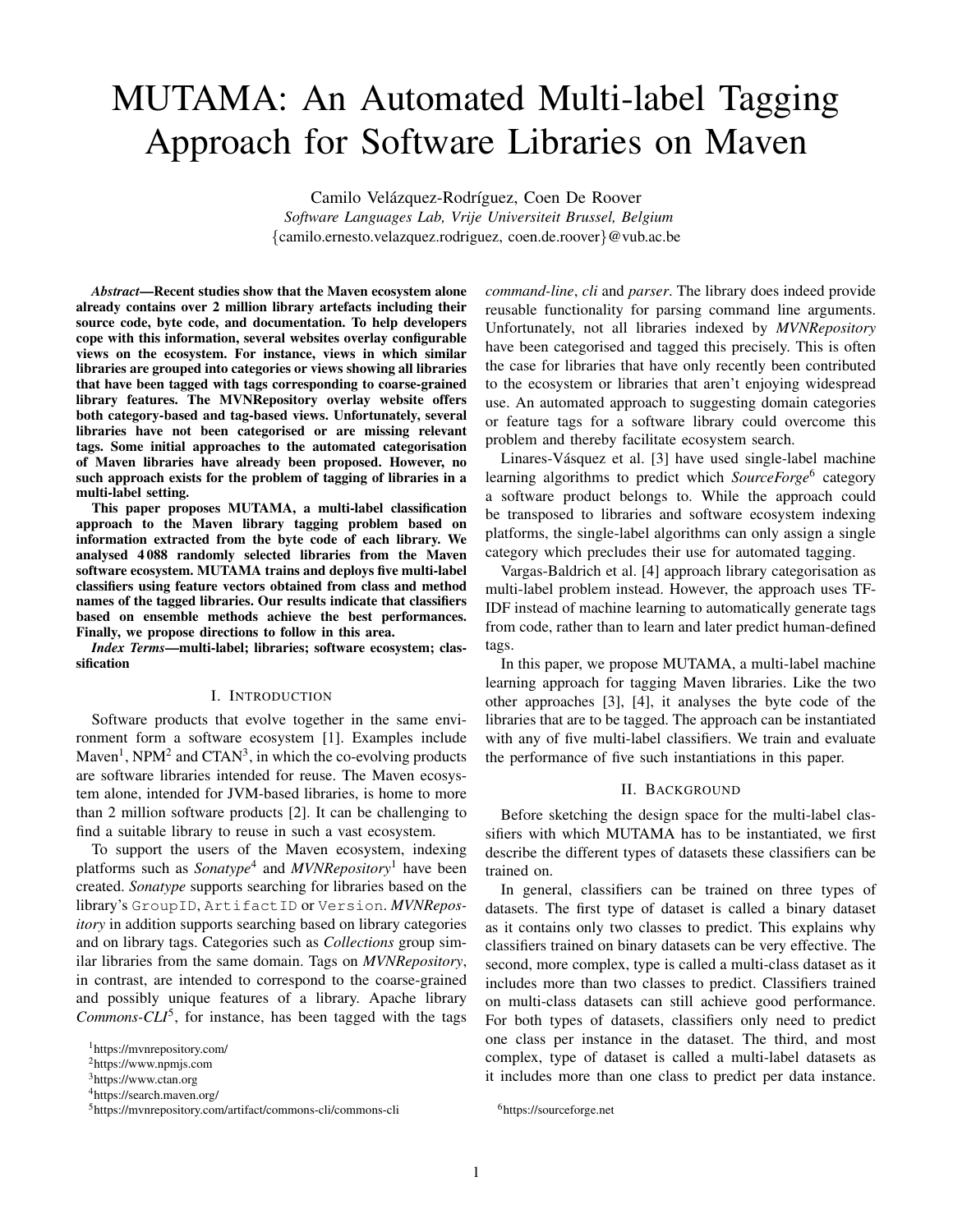In order to perform well, classifiers on a multi-label dataset need to fit several distinct data distributions which increases the complexity of both training and evaluation. Multi-label classifiers predict whether a class is present for a specific instance. Multi-target classifiers predict weights in addition for each of the classes, representing the relevance of each class for an instance.

A multi-label classifier suffices for our approach. Several multi-label classifiers have been proposed. Below we discuss the multi-label classifiers that performed best in an extensive survey and empirical comparison by Madjarov et al. [5]. Note that multi-label classifiers need to be instantiated with a base classifier. That is, a multi-label classifier cannot make predictions on its own without consulting a base classifier. The Support Vector Machine algorithm has, for instance, been used as a base classifier for multi-label classifiers. Sequential Minimal Optimization (SMO) [6] can be used to speed up the training of SVMs used to this end.

## *A. Binary Relevance Classifiers*

The Binary Relevance (BR) classifier [7] trains one classifier per label to predict. It assigns one class for a label and another class for the rest of the labels. In other words, it simplifies the multi-label problem to a single-label one by binarising the dataset.

Like BR, Classifier Chaining  $(CC)$  [8] also uses *n* binary classifiers. The algorithm "chains" these classifiers together. Each binary classifier is assigned a label  $j$  the relevance of which will be learned. The compute the remaining relevance of the  $j + q | q > 0$  labels, prior knowledge will be used.

# *B. Ensemble Method Classifiers*

The RAndom *k*-LabELsets (RAkEL) ensemble classifier [9] forms small groups of labels and trains a single classifier for each group. It does consider relations among the labels within a group. Being an ensemble algorithm, predictions are made by majority vote from the classifiers for each group.

The Ensemble Multi-label (EML) classifier proposed by Read [10] combines several multi-label classifiers in an ensemble way. It can, for instance, be instantiated with the aforementioned Binary Relevance (BR) and Classifier Chaining (CC) classifiers.

## III. MUTAMA APPROACH

We now describe the details of our approach to assigning tags for libraries in a software ecosystem. The approach is trained on a dataset of libraries that have already been tagged with two or more tags, corresponding to the coarse-grained functionality offered by the library. Section IV-A gathers such a dataset from the *MVNRepository* indexing platform for the Maven ecosystem.

Figure 1 depicts the steps comprising the training phase of the approach. The *Main Pipeline* box at the top of the figure depicts how a trained model is obtained by training a multi-



Fig. 1. The steps followed by tools following the MUTAMA approach.

entails transforming this group into a format that is suitable for such a classifier.

The *Data Transformation* step is depicted in the middle of the figure. For each library version, it takes as input a pair of a triplet GroupID - ArtifactID - Version and the set of associated tags. It then downloads the binary corresponding to each library version triplet. Next, the downloaded binaries are processed using the Byte Code Engineering Library (BCEL)<sup>7</sup> to extract the class and method names of their public APIs. This ensures that the machine learning classifier will learn patterns in the public interface of the libraries that have been tagged similarly, which is the same interface clients have access to. To help generalise the data, we split camel cased names into their constituent tokens. The resulting pieces of texts are appended into a single line per library version triplet.

A *Bintery Relevance Classifiers* in the classifier of the classifier (7) trains one classifier  $\frac{1}{2}$ . The corpus of the corpus of the corpus of the classifier class for the rest of the libraries. In the corpus of the Next, the extracted lines with textual information for all libraries are vectorised. Natural language processing approaches extract features from text using techniques such as Bag-of-Words [11], TF-IDF [12] and Word2Vec [13]. We use the latter due to its ability to recognise words that are semantically similar because they often occur in close contexts. Two neural network architectures can be used for WordVec. The Continuous-Bag-of-Words (CBOW) architecture predicts a target token from the context, whereas Skip-gram predicts context from a token. We selected the Skip-gram architecture for our approach as it has more learning capabilities than CBOW [14]. The vectorisation itself requires two steps, depicted at the bottom of Figure 1. The first training step takes a corpus of documents (i.e., the lines extracted for each of the libraries) and iterates

<sup>7</sup>https://commons.apache.org/proper/commons-bcel/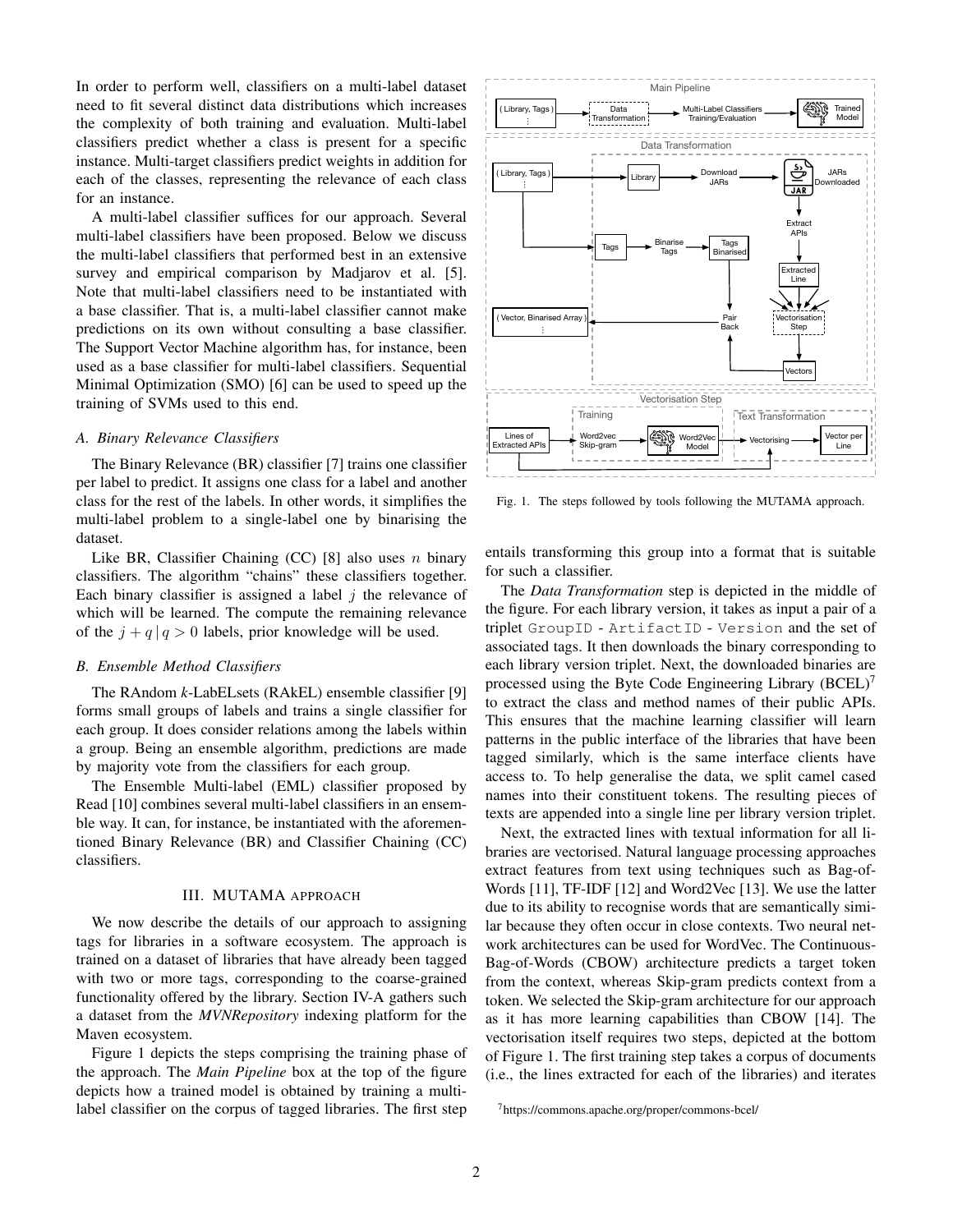over a shallow neural network until a threshold or convergence is reached. The learned weights correspond to vectors for each of the unique tokens in the corpus. As a second step, we transform each document in the corpus by mapping the tokens at each line to their corresponding vectors. All vectors corresponding to tokens in a line are then averaged into a single vector per line.

Concurrently, in the middle of Figure 1, the set of tags associated with each line of library text is transformed into a binary array. For each library, MUTAMA constructs a zerovector (i.e., a vector that only contain zeros) with a length equal to the total number of tags in the dataset. It then replaces zeros with ones at those positions corresponding to a tag of the library. In this way, the transformed dataset is ready to be used by multi-label machine learning classifiers.

Tying everything together, at the top of Figure 1, the Word2Vec vectors stemming from each library's byte code represent the input to a multi-label machine learning classifier. The binary arrays stemming from each library's tags on *MVN-Repository* represent the classes to predict by the classifier. The result is a trained model which can be used to automatically tag untagged libraries in the Maven software ecosystem.

# IV. INSTANTIATION AND EVALUATION OF MUTAMA

This section describes the evaluation of MUTAMA. The performance of MUTAMA depends on the multi-label classifier it is instantiated with, and on the quality of the dataset of tagged libraries this classifier is trained on. We will therefore first describe how we collected such a dataset from the *MVNRepository* website, before training several candidate classifiers on this dataset and comparing their performance.

## *A. Collecting a Corpus of Tagged Libraries*

To collect a dataset of tagged libraries, we implemented one crawler to obtain their binaries and one crawler to obtain their tags.

The first crawler operates on the Maven ecosystem<sup>8</sup>. From this source we gathered the GroupID - ArtifactID - Version triplet for each library and its associated bytecode. We only consider the latest version of each library in this NIER paper. In total, we collected 235 011 Java and Scala libraries in this way. More versions could be collected, but this would increase the time for data extraction. For the remainder of the evaluation, we extracted statistically significant sample from this data. A confidence level of 99% and a confidence interval of  $\pm$  2 were used as parameters for the online Sample Size Calculator tool $9$ . The result is a recommended sample size of 4 088 libraries.

The second crawler operates on the *MVNRepository* indexing platform<sup>1</sup>. Besides tags, categories and usage statistics are collected on this platform. Our crawler retrieves the tags for each of the 4 088 libraries in our aforementioned random sample. As expected, not all sampled libraries are tagged. Figure 2 depicts the distribution of the number of tags in



Fig. 2. Distribution of the number of tags for the 4 088 sampled libraries.

our library sample. Only 3 137 libraries have been tagged with one or more tags, representing 77% of the sample. In the remainder of the evaluation, we will restrict the data to libraries carrying two or more tags, corresponding to the 59% of libraries with at least one tag. As we will illustrate below, we do not deem a single tag sufficient to facilitate searching through an ecosystem nor for training an automated classifier.

# *B. Scarcity of Tags as a Motivation for Automated Tagging*

We discuss two example libraries tagged with the tag *scala*. Library *Tokenizers*<sup>10</sup> only carries the *scala*, and does not carry a tag corresponding to its code analysis functionality nor a tag corresponding to its tokenisation functionality. Although this kind of information could be inferred from its GroupID or ArtifactID, the library will only appear in the results of ecosystem searches for the tag *scala*. Library *RL Expander*<sup>11</sup> carries the tag *web-framework* in addition to *scala*. The library expands URLs that appear shortened. Additional tags could be added to enrich the knowledge about this library within the software ecosystem. Examples of libraries with a good number of tags are *Mockito Scala*<sup>12</sup> and *Util Module for SBT*<sup>13</sup> which carry the tags <*scala mock scalaz*> and <*scala sbt build build-system*> respectively.

# *C. Instantiating MUTAMA with Multi-label Classifiers*

We use the open source MEKA<sup>14</sup> tool to instantiate our MUTAMA approach with a multi-label classifier and its base classifier as explained in Section III. The MEKA tool provides all multi-label classifiers and base classifiers discussed in Section II.

Table I depicts the results for the different instantiations of MUTAMA on our dataset. Results were obtained using 10-fold cross-validation, where nine folds are considered for training and one for evaluation. The metrics for each of the folds are

<sup>8</sup>https://repo1.maven.org/maven2/

<sup>9</sup>https://www.surveysystem.com/sscalc.htm

<sup>10</sup>https://mvnrepository.com/artifact/org.scalameta/tokenizers 2.12

<sup>11</sup>https://mvnrepository.com/artifact/org.scalatra.rl/rl-expander 2.9.0 <sup>12</sup>https://mvnrepository.com/artifact/org.mockito/mockito-scala-

scalaz\_2.13.0-RC3 <sup>13</sup>https://mvnrepository.com/artifact/org.scala-sbt/util-collection 2.10

<sup>14</sup>https://sourceforge.net/projects/meka/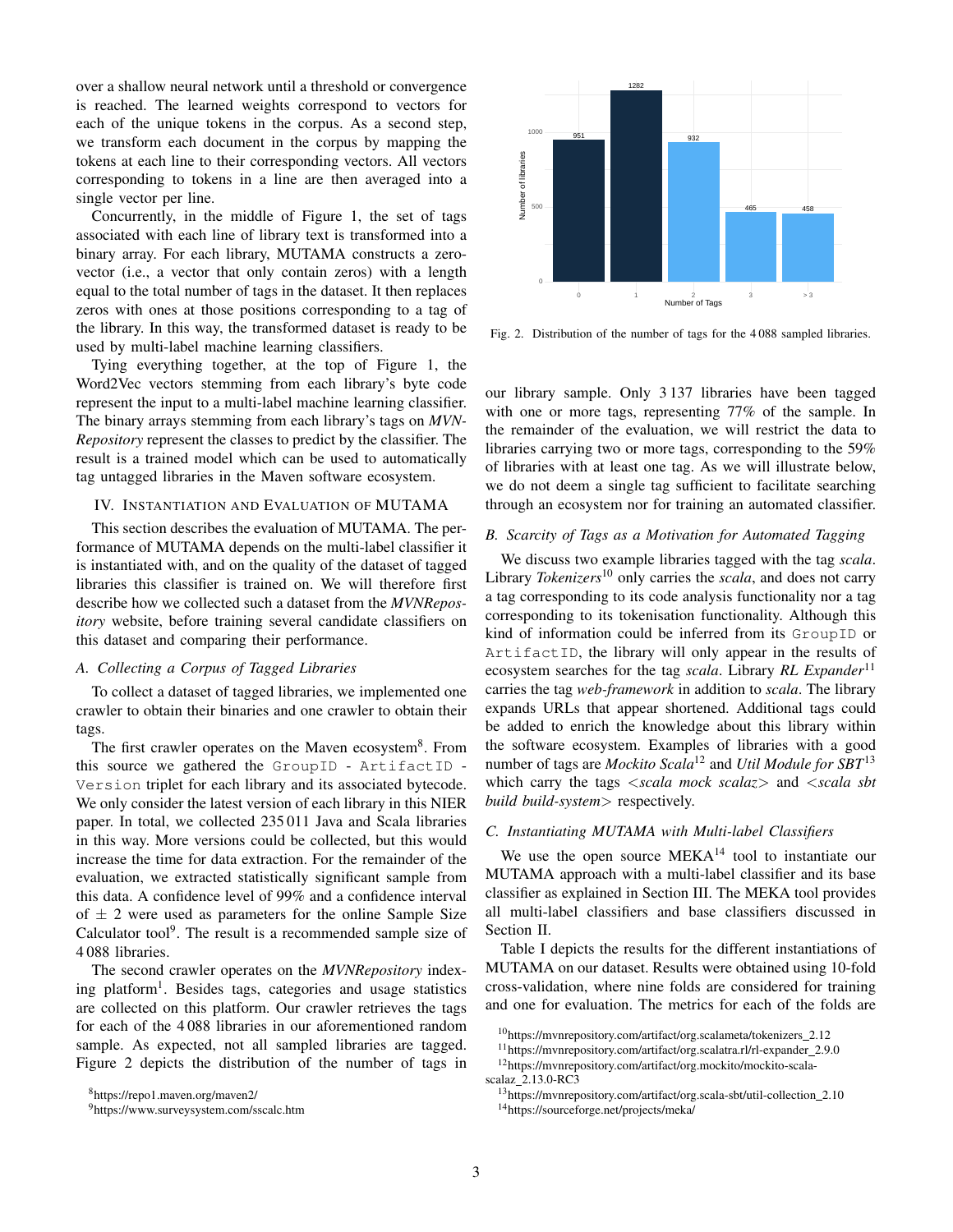TABLE I

PERFORMANCE METRICS OF MUTAMA INSTANTIATED WITH DIFFERENT MULTI-LABEL CLASSIFIERS. THE BEST RESULTS FOR EACH METRIC ARE HIGHLIGHTED IN BOLD.

| Classifier | 2 Tags |        |        |      | 3 Tags |        |        |      | Tags<br>>3 |        |        |      |
|------------|--------|--------|--------|------|--------|--------|--------|------|------------|--------|--------|------|
|            | А      | $F1-M$ | $F1-m$ | HL   | А      | $F1-M$ | $F1-m$ | HL   | А          | $F1-M$ | $F1-m$ | HL   |
| BR         | 0.01   | 0.01   | 0.03   | 0.05 | 0.07   | 0.08   | 0.16   | 0.08 | 0.19       | 0.21   | 0.42   | 0.06 |
| CC         | 0.02   | 0.03   | 0.06   | 0.05 | 0.1    | 0.11   | 0.18   | 0.09 | 0.21       | 0.23   | 0.45   | 0.06 |
| RaKel      | 0.01   | 0.01   | 0.03   | 0.05 | 0.08   | 0.1    | 0.16   | 0.09 | 0.15       | 0.18   | 0.35   | 0.07 |
| EML(BR)    | 0.04   | 0.05   | 0.08   | 0.05 | 0.12   | 0.13   | 0.24   | 0.09 | 0.24       | 0.24   | 0.47   | 0.07 |
| EML(CC)    | 0.24   | 0.29   | 0.32   | 0.09 | 0.17   | 0.21   | 0.29   | 0.12 | 0.27       | 0.31   | 0.46   | 0.09 |

later averaged to get the numbers depicted in the table. The table is divided into three regions for the analysis of libraries which carry two, three and more than three tags. As can be seen from the table, the results differ between the regions.

The metrics considered in the evaluation are *Accuracy* (A), *F1-score macro* (F1-M), *F1-score micro*(F1-m) and *Hamming loss* (HL). F1-score macro refers to the average of the F1 scores per predicted tag, that is, it reflects the quality of the individual predicted tags. F1-score micro score is computed by considering all tags in the dataset. Hamming Loss is the ratio of incorrectly predicted tags to the total number of tags. This loss function should be optimised by classifiers, zero being its optimal value.

The results for libraries with only two tags are low for all classifiers but EML in combination with base classifier CC. There is, moreover, a noticeable gap between the F1 micro score for the best  $(0.32)$  and the second-best classifier  $(0.08)$ . The same can be said about the results for the F1 macro metric. This reflects the effectiveness of ensemble algorithms in general, and the classifier chain ones in particular. Surprisingly, the classifier scoring best on accuracy, F1 micro, and F1 macro scores the lowest on the Hamming loss metric. However, the difference of 0.04 can be considered negligible.

The results for the libraries that carry exactly three tags are similar. The ensemble classifier EML(CC) once more obtains the best scores for the accuracy, F1 micro, and F1 macro metrics but the worst score for the Hamming loss metric. The gap between this classifier and the others is again noticeable. The other ensemble classifier EML(BR) consistently ranks as the second best. Interestingly, the Binary Relevance classifier achieves the worst accuracy but scores the best on the Hamming loss metric.

The results for libraries that carry more than three tags in the ground truth are interesting. We had expected the classifiers to score lower than before as more tags need to be predicted. In reality, their performance is better than before. The two ensemble classifiers once again achieve the best scores.

## *D. Discussion of Results*

The differences in performance of the classifiers on libraries with 2, 3, or more than three tags could stem from differences in their respective distribution in the dataset. These differences are apparent from Figure 2, which depicts the number of libraries in each group in a lighter shade of blue. More importantly, each group is imbalanced as some tags are simply more prevalent on the *MVNRepository* indexing platform. The

TABLE II PREDICTIONS MADE BY THE BEST MODEL.

| <b>Library</b>          | True tags                  | <b>Predicted tags</b>    |
|-------------------------|----------------------------|--------------------------|
| Akka HTTP               | distributed, actor, akka   | distributed, actor, akka |
| <b>Backend</b>          | concurrency, client, http. | concurrency, http        |
| AWS SDK Scala.js        | scala, aws, amazon         | scala, aws, amazon       |
| Facade QuickSight       | scalajs, sdk               | scalajs, sdk             |
| <b>TestNG</b> Interface | io, testing                | testing                  |
| Camel Labs IoT          | github, io                 |                          |
| Components Device IO    |                            |                          |
| Gradle Code Quality     | tools, build, build-system |                          |
| Tools Plugin            | plugin, groovy, gradle     |                          |
|                         |                            |                          |

use of traditional cross-validation in our evaluation does not help in this case, as it does not consider data distributions in its assignment of instances to folds. Although some stratification techniques have been proposed to address imbalanced datasets for multi-label problems [15], they are not yet available in the MEKA tool suite which we used to instantiate MUTAMA. We therefore consider the use of stratified cross-validation for the training and evaluation of the MUTAMA classifiers as future work.

For five randomly selected libraries, Table II depicts the ground truth and the predictions made by the best performing EML(CC) classifier. The prediction for library *Akka HTTP Backend* in the first row is only missing the *client* tag. As this library focuses on the back end, a *server* tag might have been more appropriate both in the ground truth and in the prediction. In the second row, all tags in the ground truth for library *AWS SDK Scala.js* have been predicted. For the third row, the classifier failed to predict that library *TestNG* is somehow linked to *io* operations. Again, this failure might as well be attributed to mistakes or unexpected tags in the data on the *MVNRepository* indexing platform. The tags on the platform are, after all, maintained by volunteers who might wrongly assign a tag or miss appropriate ones. Finally, for the libraries on the last two rows, the classifier was unable to predict a single tag.

We believe that such failures could be caused by several reasons. First, the number of libraries for each combination of tags is small. Machine learning classifiers train better with a higher number of instances from which they can extract patterns. Relevant patterns between library APIs and combinations of tags may therefore remain unlearned. Second, the API information extracted from the binaries might not be representative enough. Although hidden from users, informa